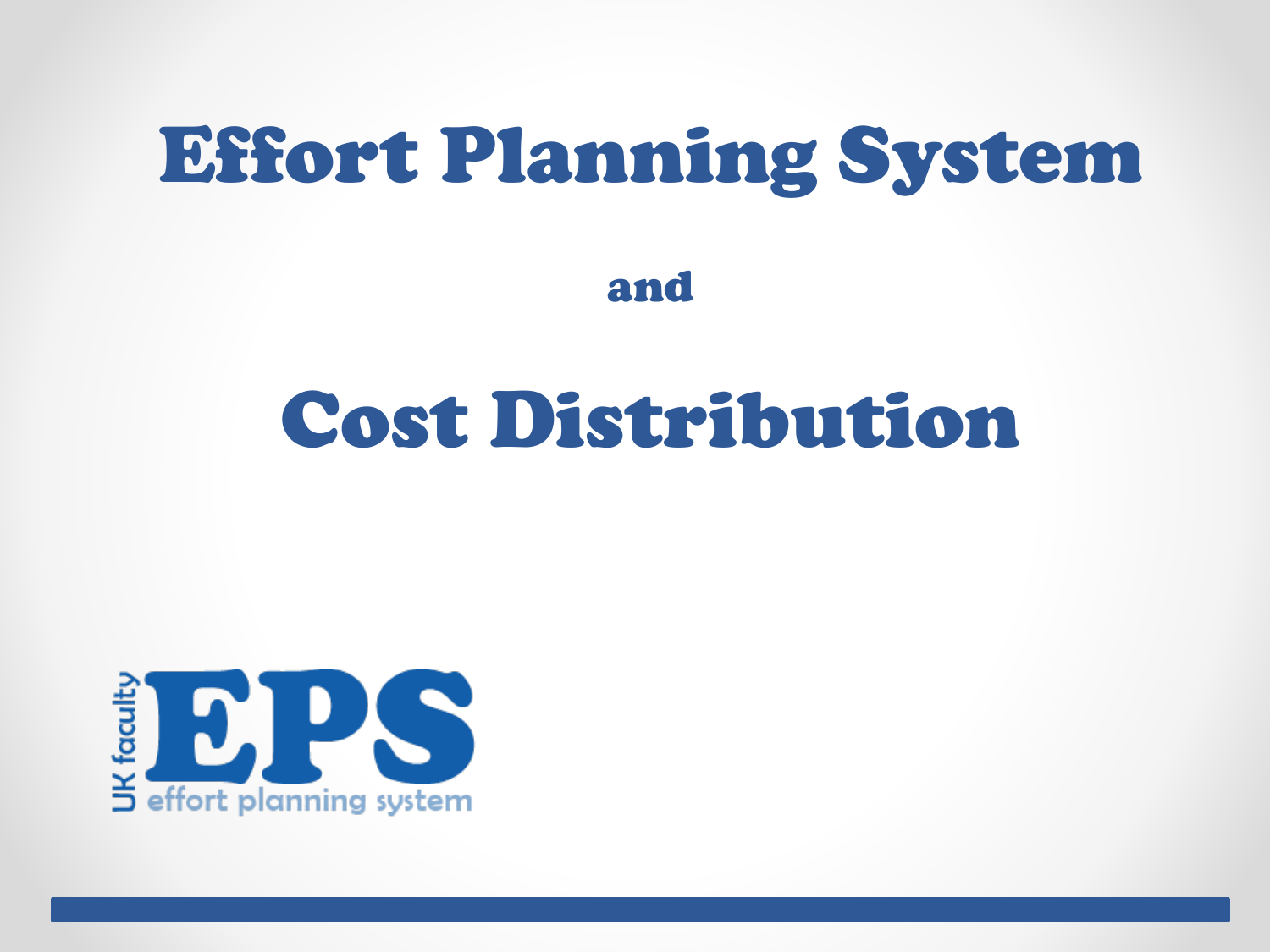### OMB Uniform Guidance and UK:

#### **Since the fall of 2014 UK has:**

- reviewed processes to meet Uniform Guidance requirements
- identified areas of improvement
- decided to take advantage of reforms

#### **Fiscal Year 2016 had major change to Distribution of Effort (DOE):**

- Separated cost distribution from detailed effort
- Eliminated sponsored and non-sponsored categories from detailed effort
- Removed cost distribution from the DOE Agreement form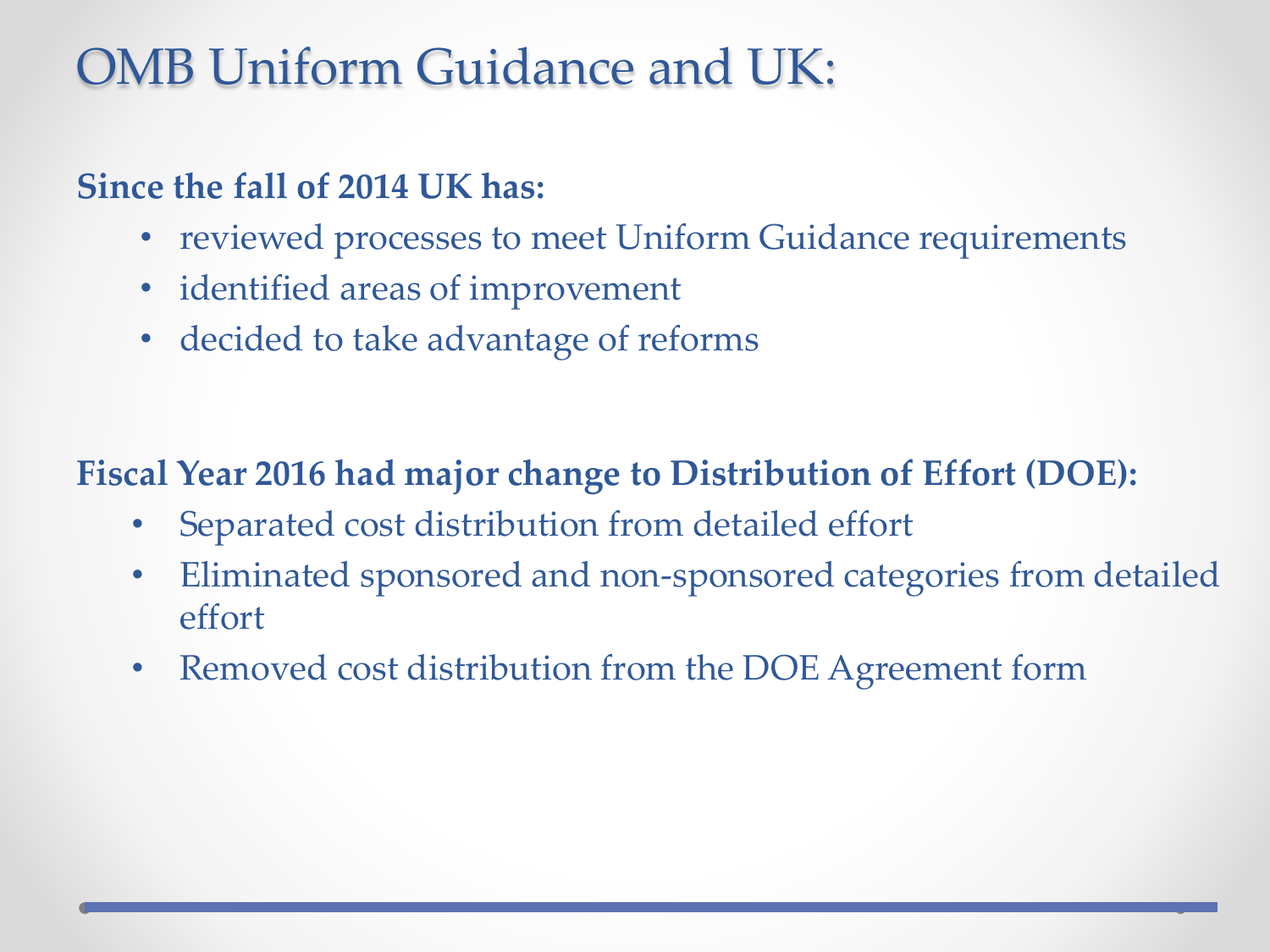### OMB Uniform Guidance and UK:

**Fiscal Year 2016 DOE changes allowed:**

- $\checkmark$  Non-annualized cost distribution
	- Charge grants to the pay-period in which work occurs
- $\checkmark$  Cost distribution to span future fiscal years
	- More accurate grant encumbrance and budget management
- $\checkmark$  Separation of administrative oversight:
	- DOE Agreement under Associate Provost for Faculty Advancement
	- Cost Distribution under Research Financial Services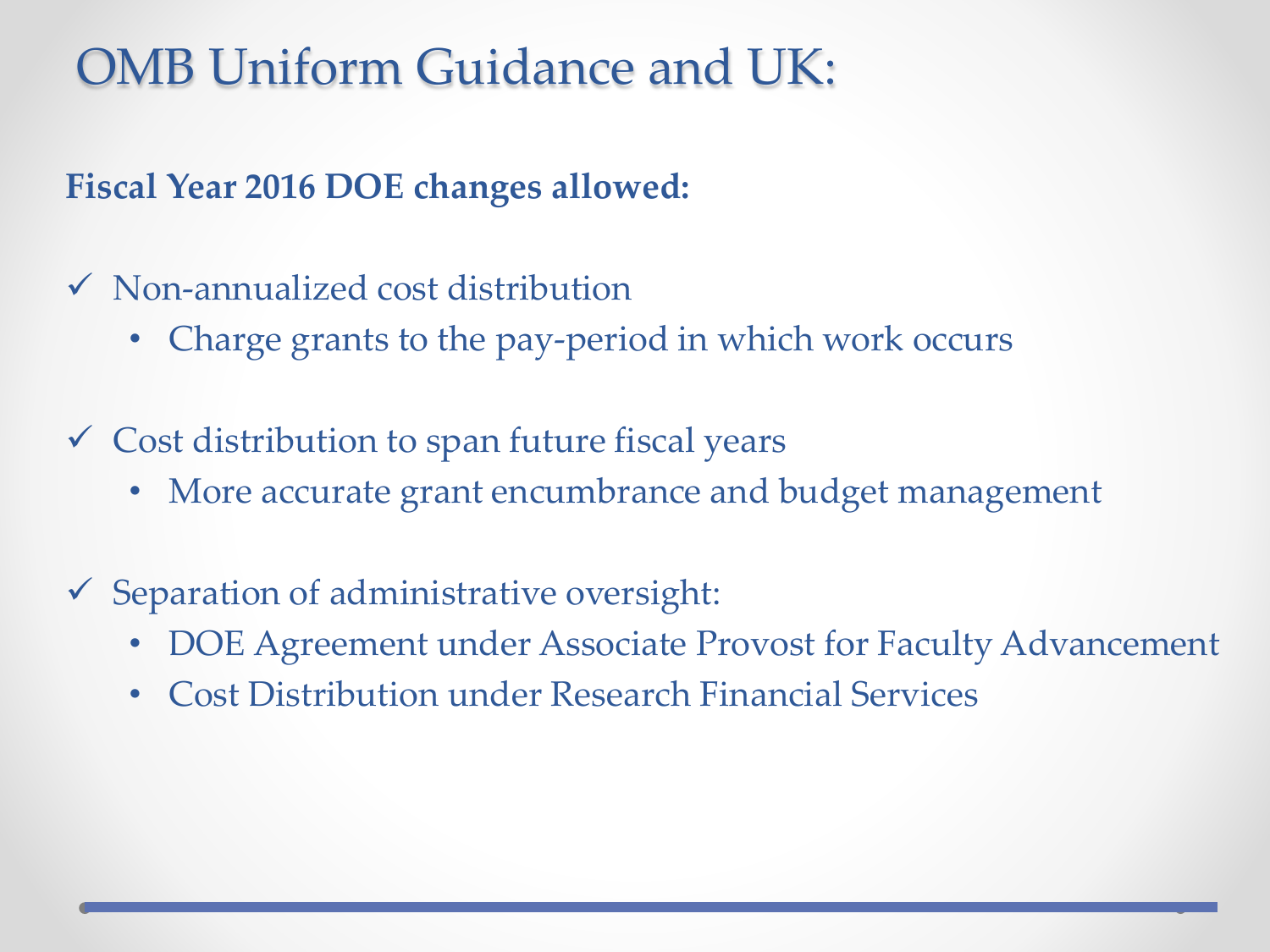### FESClient and FY16 DOE changes

FESClient is the current DOE entry system. It does not fully support the FY16 changes for separated detailed effort and cost distribution. These two distinct processes still "flow" together as a single DOE Version.

#### **FESClient** – current functionality

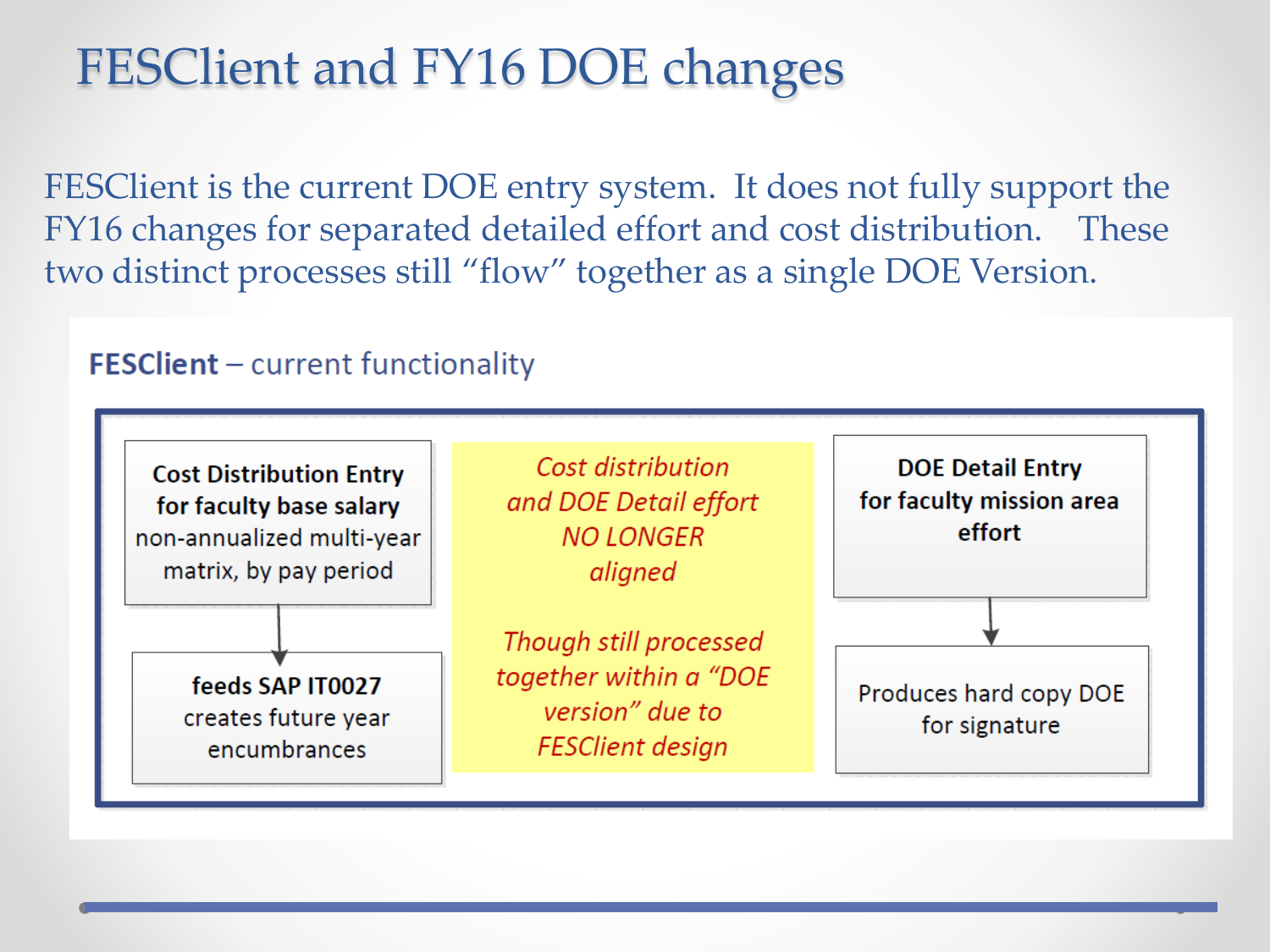## **FESClient to be replaced in FY18:**

#### **New systems:**

- o Effort Planning System: for DOE detailed effort entry and approval workflow
- o Payroll Distribution Front End: for cost distribution entry

#### **Allows for:**

- o Complete separation of detailed effort & cost distribution processing
- o Opportunity for improvements

Transition will occur at different times in FY18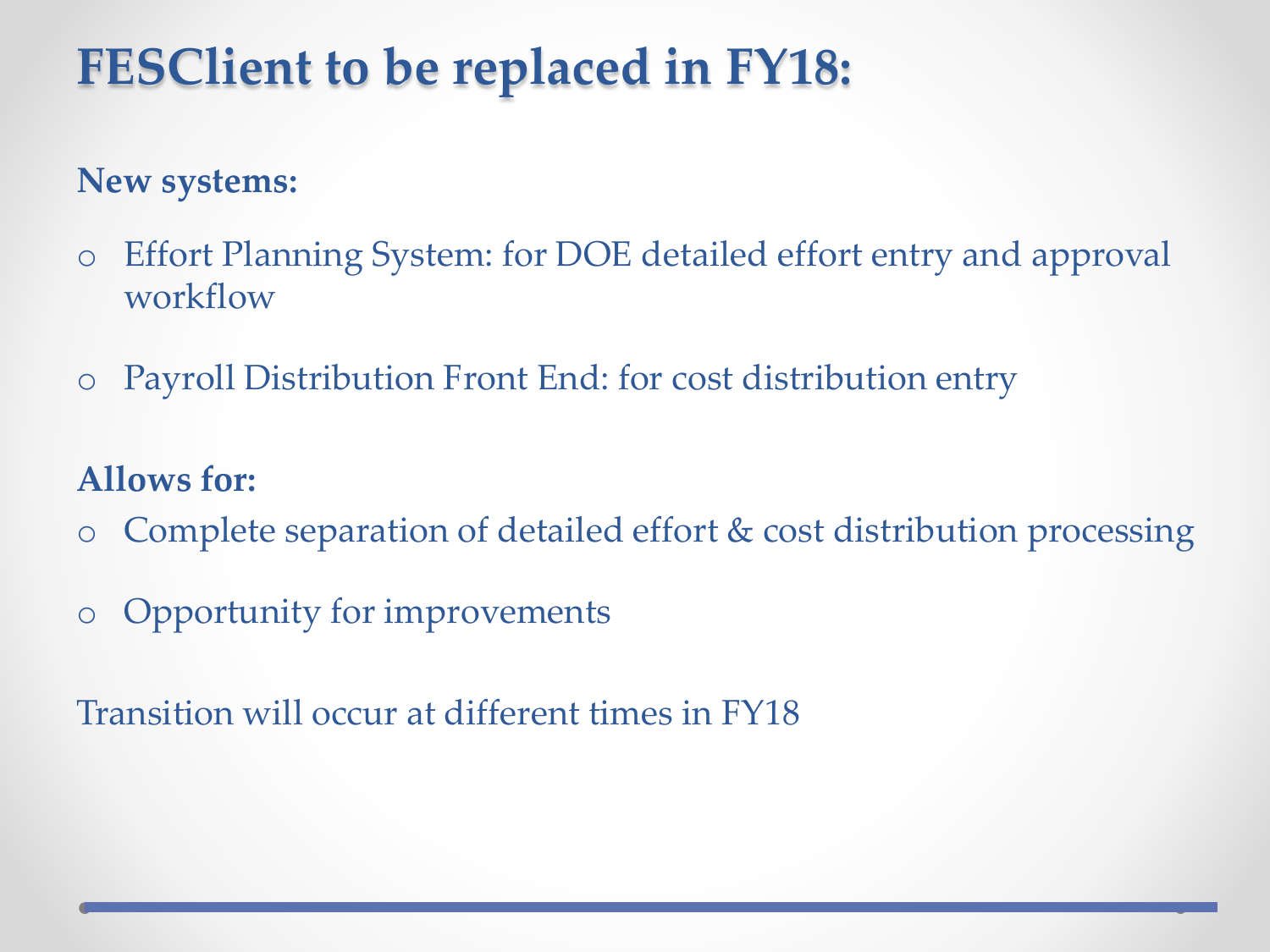### FESClient app - transition to new systems

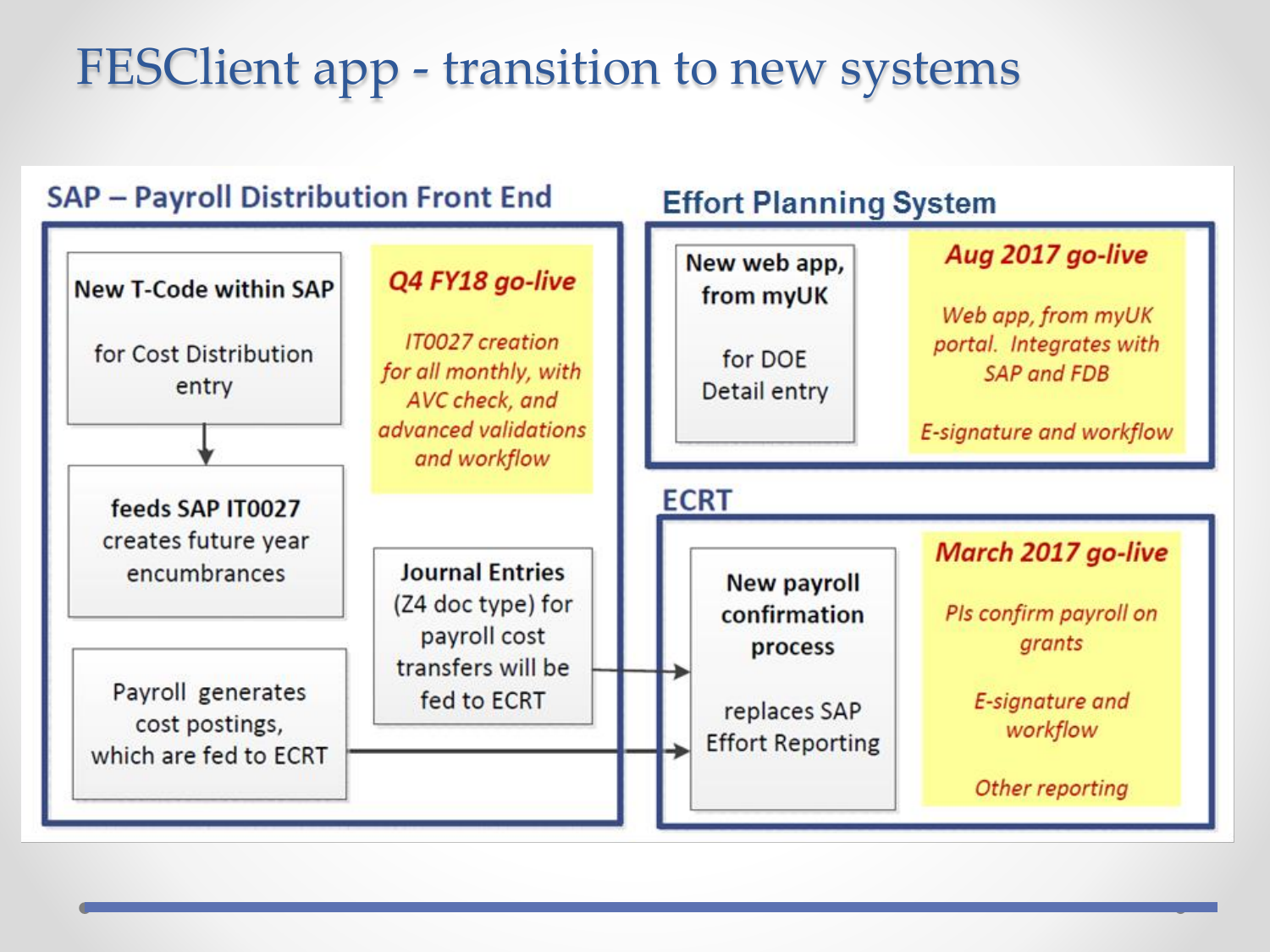### **Effort Planning System integration with cost distribution**

#### **1) DOE Detail page – Cost Distribution tab:**

Special tab will display the cost distribution (from FESClient and in future from SAP) along side the DOE research mission area categories for visual comparison.

In future, colleges may opt to implement warning messages when variations exceed predefined thresholds.

#### **2) Daily alert messages**

System will recognize cost distribution changes (from FESClient/SAP) and will generate alert messages for business offices. Current plan is to initially recognize new grants, but can be adjusted to recognize other changes as needed.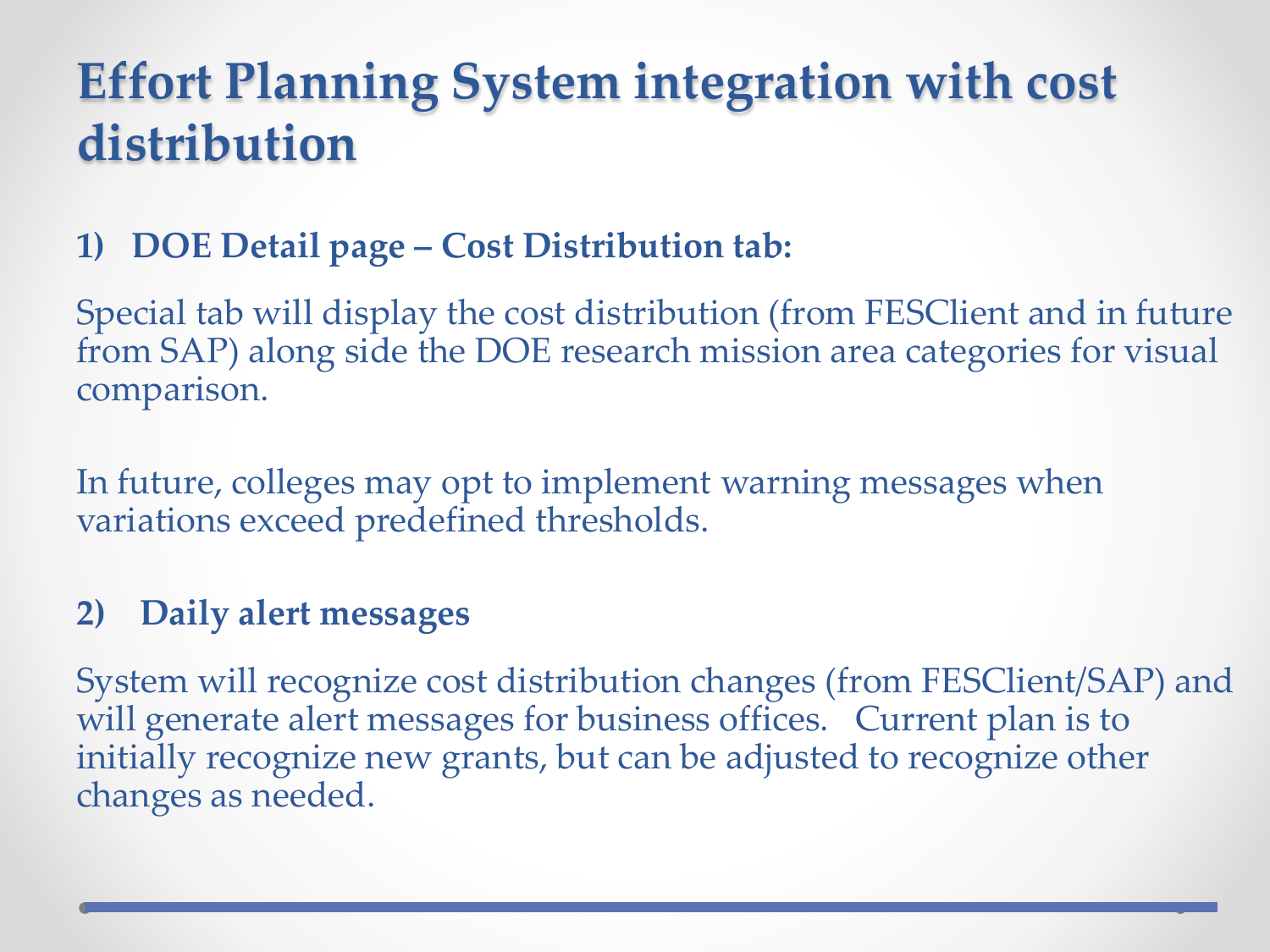## **DOE Detail page – Cost Distribution tab**

Comparison of Cost Distribution with Research sub-categories to check for reasonable correlation. (Currently no messages issued for differences)

| <b>Effort Areas</b><br>Courses              | <b>Header Detail</b>                           | <b>Workflow History</b>                                        | Cost Distrib. (from SAP)      | Fac. Apptmts                                      | Errors <b>O</b> |                         |
|---------------------------------------------|------------------------------------------------|----------------------------------------------------------------|-------------------------------|---------------------------------------------------|-----------------|-------------------------|
| Cost Distribution Summary per Fund Category |                                                | Research Area - Detailed Effort Percentage (from "Effort" tab) |                               |                                                   |                 |                         |
| <b>Funding Category</b>                     | <b>Distribution %</b>                          |                                                                | Category                      |                                                   |                 | <b>Current Effort %</b> |
| Internal                                    | $delta$ detail $\blacktriangleright$<br>65.00% |                                                                |                               | a. Internally funded research                     |                 |                         |
| External                                    | 25.00%                                         | $delta$ detail $\blacktriangleright$                           | b. Externally funded research |                                                   | 22.00%          |                         |
| Federal Capacity (AgFE Only) 0.00%          |                                                |                                                                |                               | c. Federal capacity funded research               |                 |                         |
| Cost Share                                  | 10.00%                                         | detail >                                                       |                               | d. Cost sharing                                   |                 | 9.00%                   |
| <b>Gifts and Endowments</b>                 | 0.00%                                          |                                                                |                               | e. Gift and Endowment funded research             |                 | 0.00%                   |
| Total                                       | 100.00%                                        | show all detail >                                              |                               | f. Non-funded research (general research efforts) |                 | 2.00%                   |
| Cost object details                         |                                                |                                                                |                               |                                                   |                 |                         |
| Cost Distribution Detail per Cost Object    |                                                |                                                                |                               |                                                   |                 |                         |
| <b>Funding Category</b>                     | <b>Cost Object</b>                             | Title                                                          |                               | <b>Percent Base Salary</b>                        |                 |                         |
| External                                    | 320000XXXX                                     | Study of XXXX in YYYY                                          |                               |                                                   | 5.00%           |                         |

10.00%

10.00%

**ABC** project on Imno

Xyz Study

320000AAAA

320000EEEE

External

External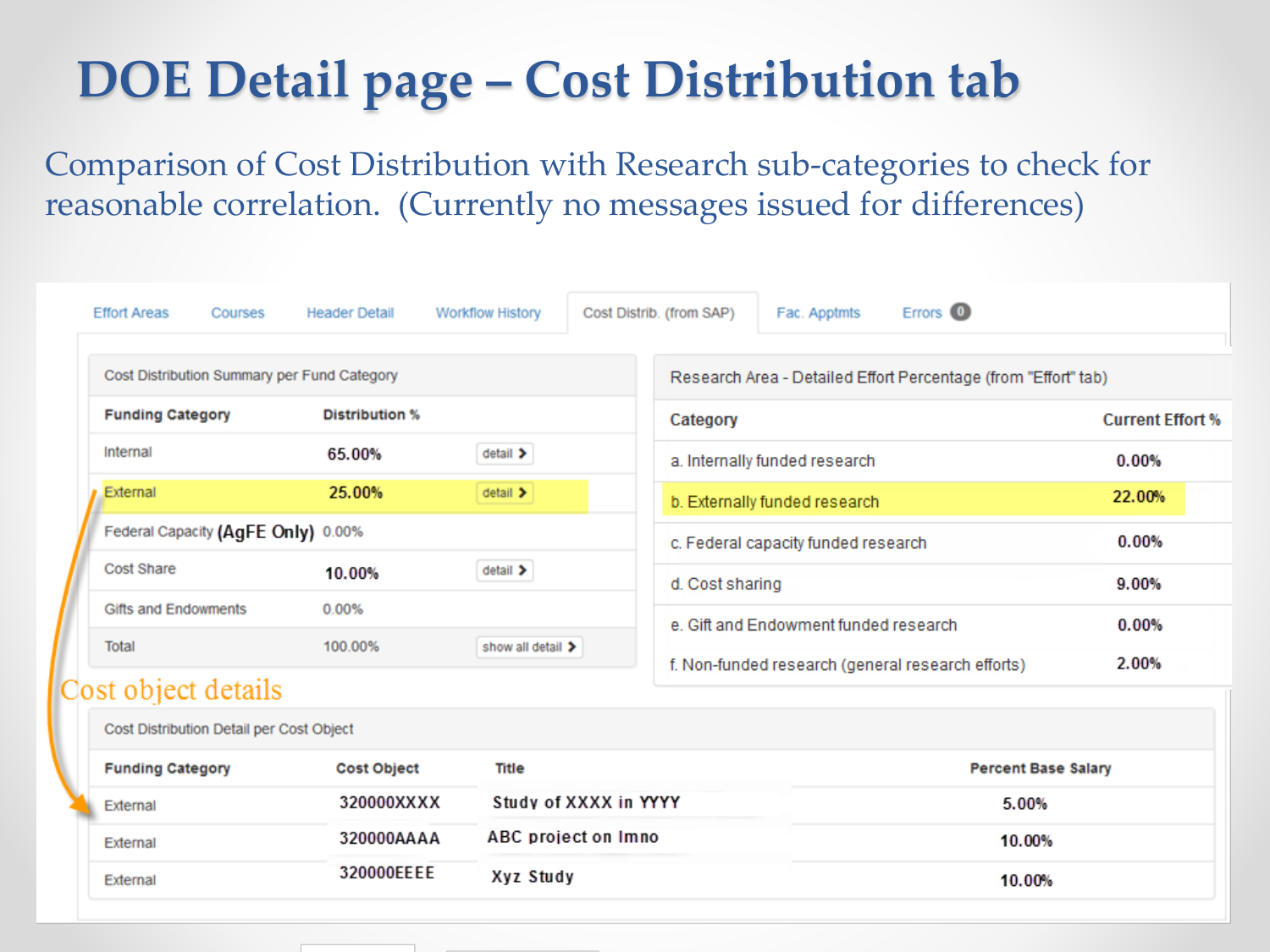### **Multidisciplinary Research Centers in DOE workflow**

#### **A.R. 3.10, B. 3.**

*A written agreement is to be developed annually between the educational unit administrator and the faculty employee on the distribution of effort expected of the faculty employee in major activities during the succeeding year. For any faculty employee who is or will be associated with a multidisciplinary research center or institute, the agreement shall be consistent with the conditions of establishment of the faculty position and signed by the faculty employee, director of the research center or institute, the educational unit administrator, and the dean.*